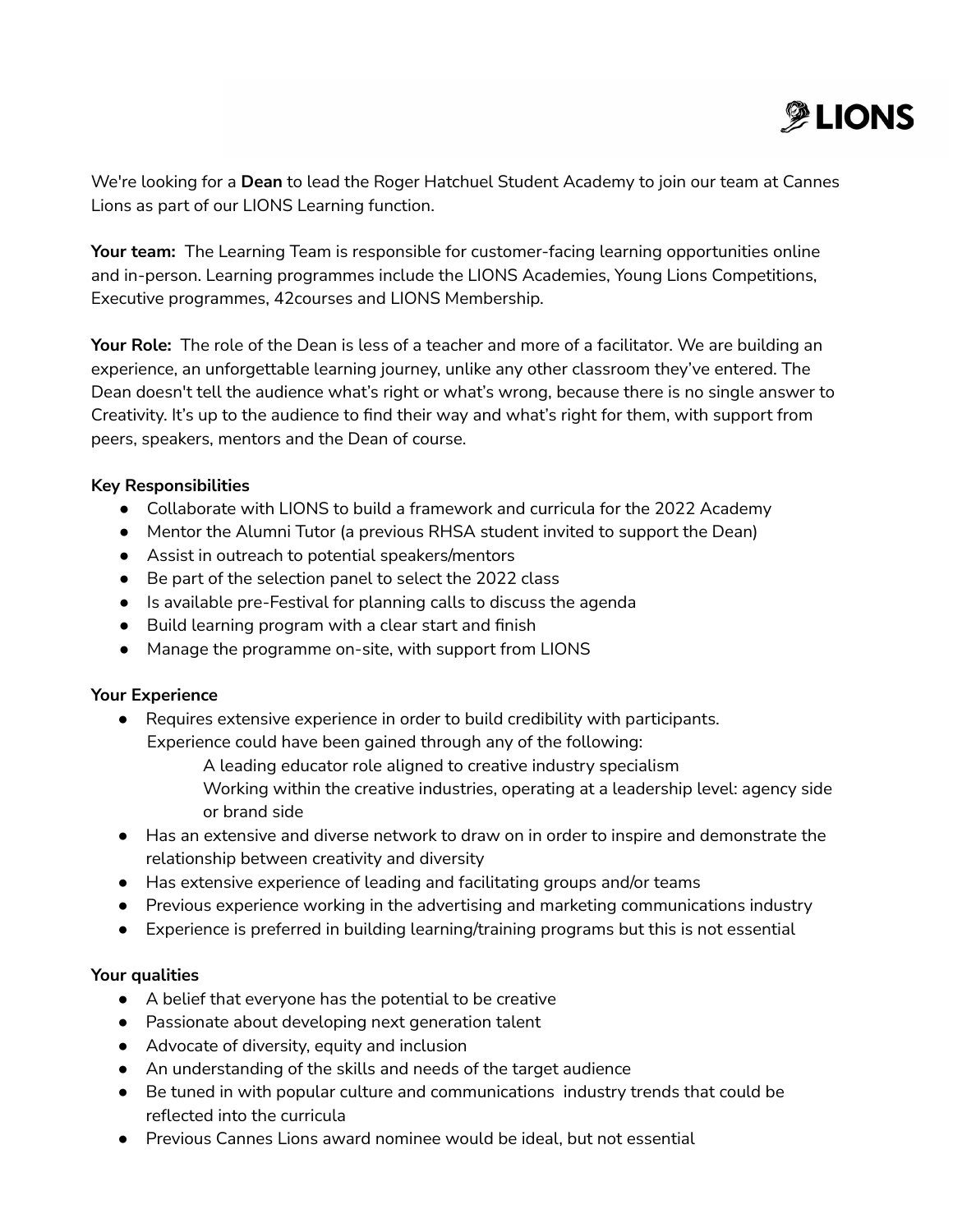

## **Your Skills**

- Demonstrates an awareness of how science, tech, environment, politics, innovation and culture are continuing to affect the creative world and converts this awareness into tangible insights to disrupt thinking and inspire innovation
- $\bullet$  Personable able to make a quick and positive connection with students
- Content presentation provide relevant content/perspectives in an engaging and thought-provoking manner
- Has extensive experience of mentoring individuals at early career stages
- $\bullet$  Organisation able to keep the class on track and on schedule

## **Who are we?**

The **LIONS** brand is probably most synonymous with Cannes Lions, The International Festival of Creativity, the definitive meeting place for the global creative communications and advertising community. It's five days of inspiration, aspiration, unlimited magic and potential. The Festival has been championing creative excellence since 1954 with the goal of providing a global destination and the definitive benchmark for creativity that drives progress.

**LIONS** is going through an exciting time as it's recently repositioned as The Home of Creativity, supporting those in the business of creativity at every step of their journeys with an extended portfolio of new advisory, learning and intelligence services. Our purpose is to drive progress through creativity for an incredibly diverse and talented global creative community.

You will join a team of change makers. The team's purpose is to champion change to create the most powerful global creative community and drive growth for the brand.

**LIONS** is an **Ascential** company. **Ascential** delivers specialist information, analytics and ecommerce optimisation platforms to the world's leading consumer brands and their ecosystems. We help our customers to make smart decisions that improve performance now, and in the future.

With more than 2,500 employees across five continents, we combine local expertise with a global footprint for clients in over 120 countries. Ascential is listed on the London Stock Exchange.